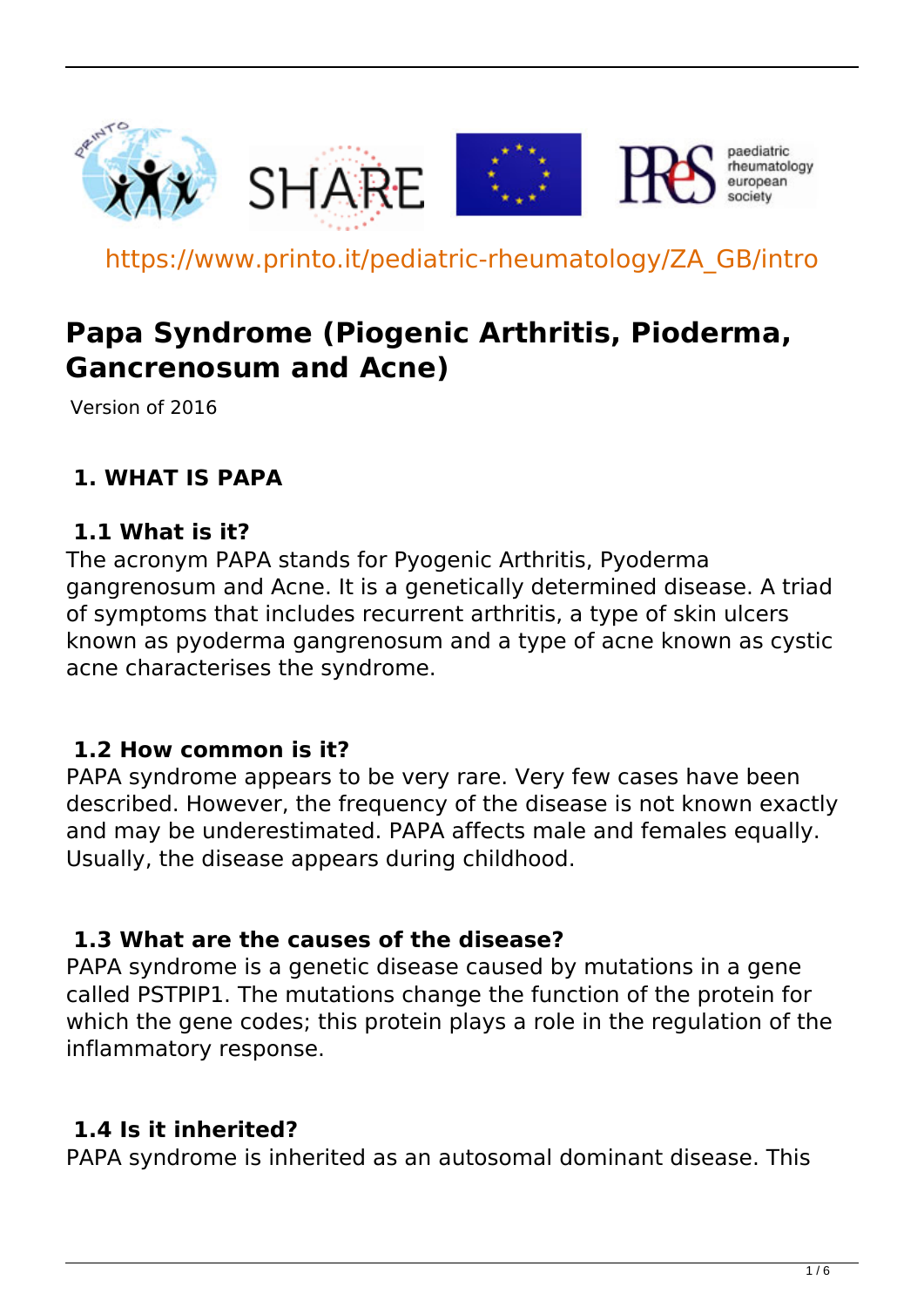means that it is not linked to gender. It also means that one parent shows at least some symptoms of the disease and usually more than one affected individual is be observed in a single family, with affected individuals in each generation. When someone with PAPA syndrome is planning to have children, there is a 50% chance of having a child with PAPA syndrome.

#### **1.5 Why does my child have this disease? Can it be prevented?**

The child has inherited the disease from one of his/her parents who carries a mutation in the PSTPIP1 gene. The parent who carries the mutation may or may not exhibit all symptoms of the disease. The disease cannot be prevented but the symptoms can be treated.

## **1.6 Is it infectious?**

PAPA syndrome is not infectious.

### **1.7 What are the main symptoms?**

The most common symptoms of the disease are arthritis, pyoderma gangrenosum and cystic acne. Rarely are all three present in the same patient at the same time. Arthritis occurs usually early in childhood (the first episode occurs between 1 and 10 years of age); it usually involves one joint at a time. The affected joint becomes swollen, painful and red. The clinical appearance resembles septic arthritis (arthritis caused by presence of bacteria in the joint). Arthritis of PAPA syndrome may cause damage to articular cartilage and periarticular bone. The large ulcerative skin lesions, known as pyoderma gangrenosum, usually have a later onset and often involve the legs. Cystic acne usually appears during adolescence and may persist into adulthood, involving the face and trunk. Symptoms are often precipitated by minor injury to the skin or joint.

## **1.8 Is the disease the same in every child?**

The disease is not the same in every child. An individual carrying a mutation in the gene may not exhibit all the symptoms of the disease or may exhibit only very mild symptoms (variable penetrance). Moreover,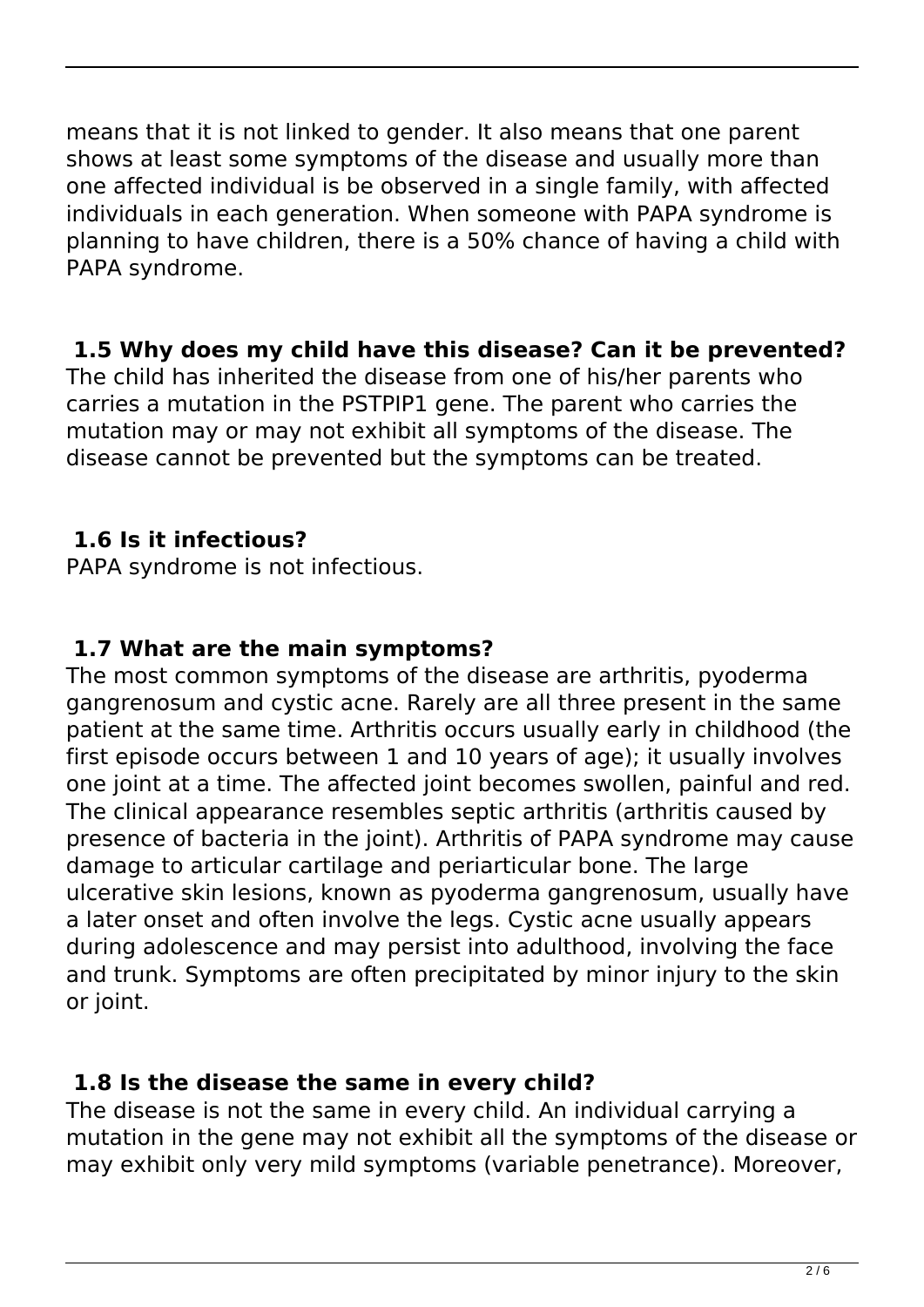the symptoms may change, usually improving, as a child grows older.

## **2. DIAGNOSIS AND TREATMENT**

## **2.1 How is it diagnosed?**

It is possible to consider PAPA syndrome in a child with repeated episodes of painful inflammatory arthritis that clinically resemble septic arthritis and do not respond to antibiotic treatment. Arthritis and skin manifestations may not appear at the same time and may not be present in all patients. A detailed evaluation of the family history should also be performed; since the disease is autosomal dominant, other family members are likely to exhibit at least some symptoms of the disease. The diagnosis can only be made by genetic analysis to ascertain the presence of mutations in the PSTPIP1 gene.

## **2.2 What is the importance of tests?**

Blood tests: erythrocyte sedimentation rate (ESR), C-reactive protein (CRP) and blood cell counts are usually abnormal during the episodes of arthritis; these tests are used to demonstrate the presence of inflammation. Their abnormalities are not specific for the diagnosis of PAPA syndrome.

Joint fluid analysis: during episodes of arthritis, joint puncture to obtain joint fluid (known as synovial fluid) is usually performed. Synovial fluid from patients with PAPA syndrome is purulent (yellow and dense) and contains an elevated number of neutrophils, a type of white blood cell. This feature is similar to septic arthritis but bacterial cultures are negative. Genetic test: the only test that unambiguously confirms the diagnosis of PAPA syndrome is a genetic test that shows the presence of a mutation in the PSTPIP1 gene. This test is performed on a small amount of blood.

## **2.3 Can it be treated or cured?**

Since it is a genetic disease, PAPA syndrome cannot be cured. However, it can be treated with drugs that control inflammation in joints, preventing joint damage. The same is true for skin lesions, although their response to treatment is slow.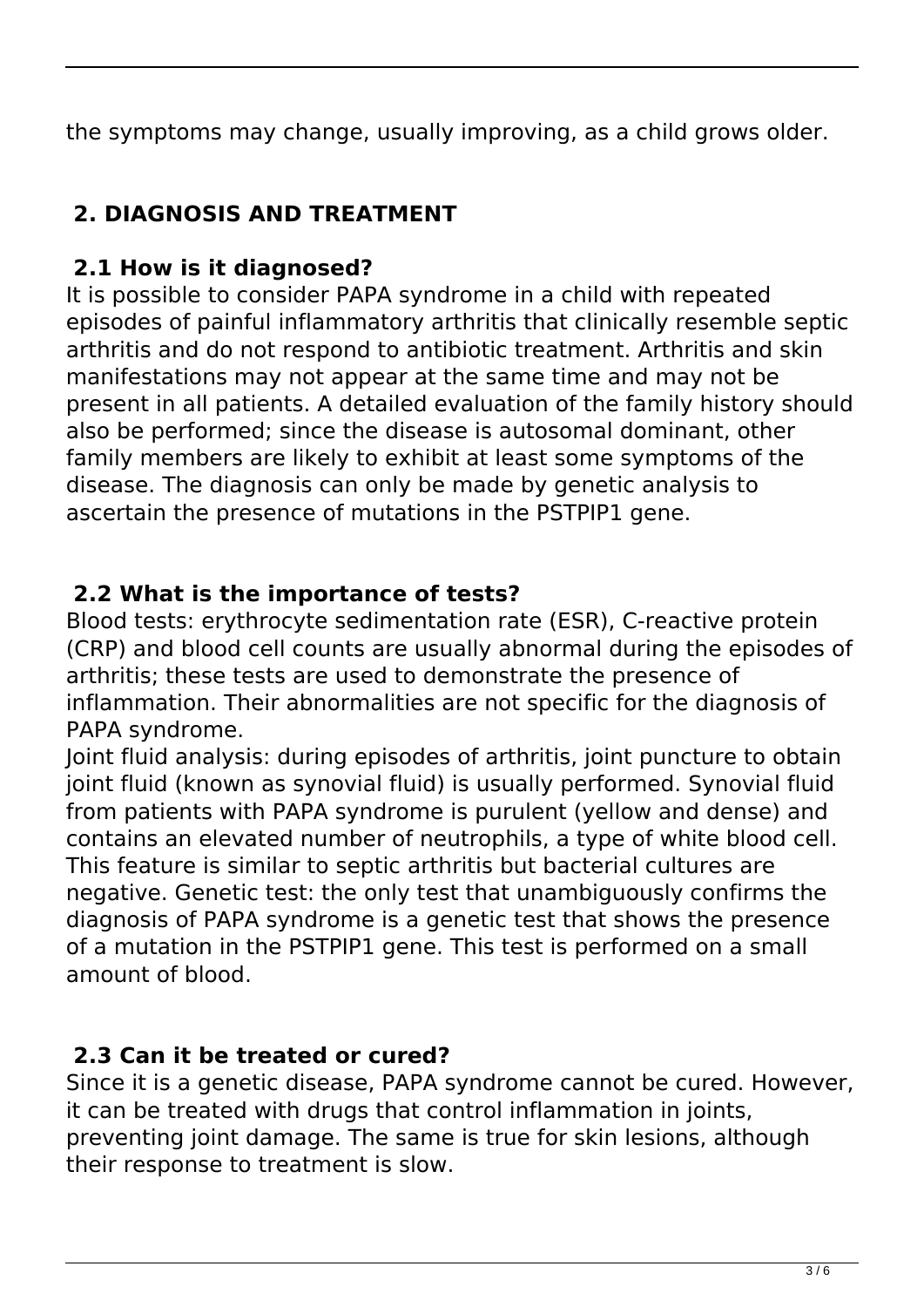### **2.4 What are the treatments?**

The treatment of PAPA syndrome is different depending on the dominant manifestation. Arthritis episodes usually respond rather promptly to oral or intra-articular corticosteroids. Occasionally, their efficacy may not be satisfactory and arthritis may also recur very often, necessitating long-term corticosteroids that may cause to side effects. Pyoderma gangrenosum shows some response to oral corticosteroids and is also usually treated with local (cream) immunosuppressant and anti-inflammatory drugs. The response is slow and the lesions may be painful. Recently, in single cases, treatment with new biologic drugs that inhibit IL-1 or TNF have been reported to be efficacious for both pyoderma and for treating and preventing the recurrences of arthritis. Because of the rarity of the disease, no controlled studies are available.

#### **2.5 What are the side effects of drug therapy?**

Corticosteroid treatment is associated with weight gain, swelling of the face and mood changes. Long-term treatment with these drugs may cause suppression of growth and osteoporosis.

#### **2.6 How long should treatment last?**

Treatment is usually aimed at controlling recurrences of arthritis or of skin manifestations and usually it is not administered continuously.

#### **2.7 What about unconventional or complementary therapies?**

There are no published reports of effective complementary therapies.

#### **2.8 How long will the disease last?**

Affected individuals usually get better as they grow older and disease manifestations may disappear. However, this does not occur in all patients.

#### **2.9 What is the long-term prognosis (predicted outcome and**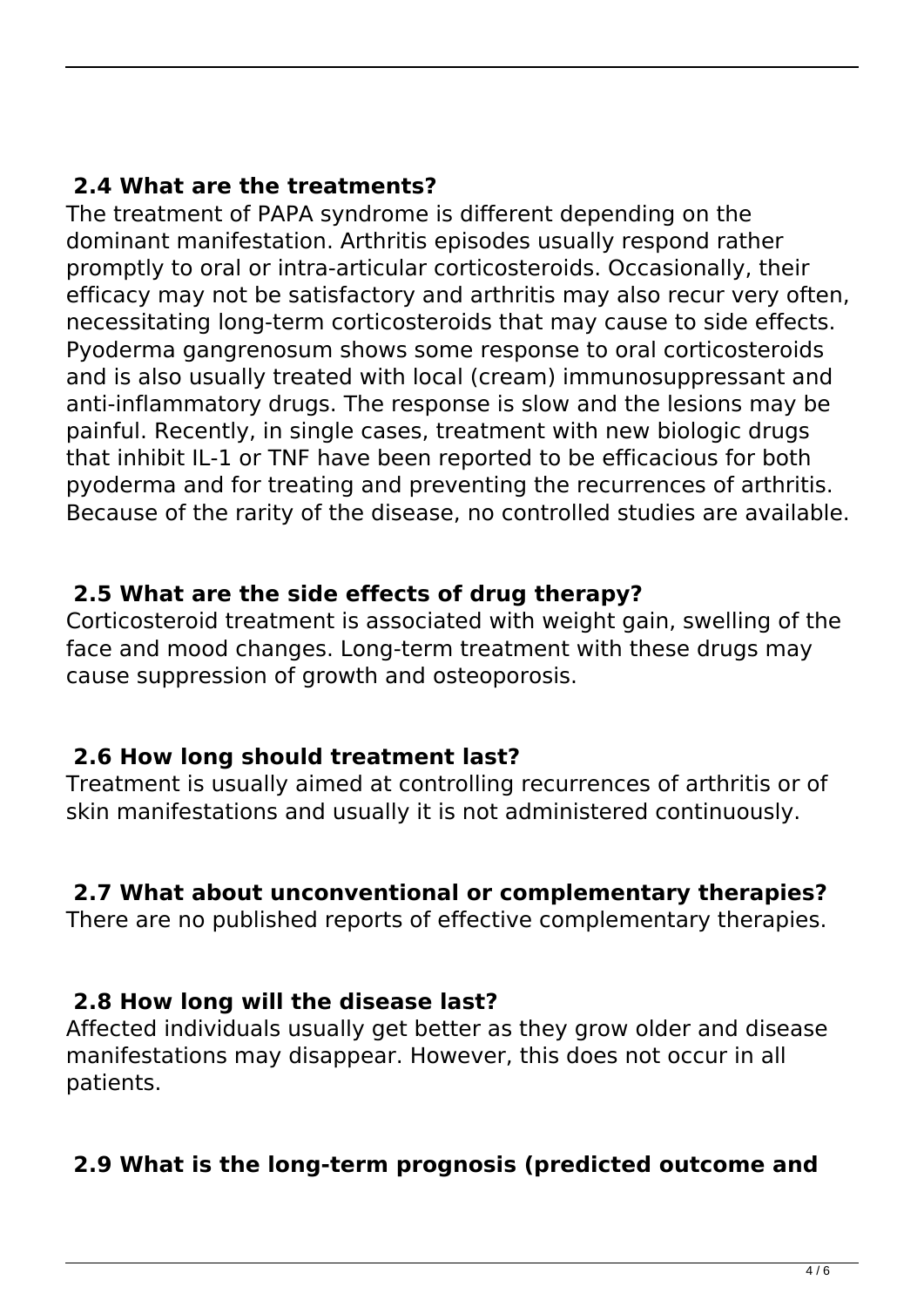#### **course) of the disease?**

Symptoms get milder with age. However, since PAPA syndrome is a very rare disease, the long-term prognosis is not known.

## **3. EVERYDAY LIFE**

#### **3.1 How might the disease affect the child and the family's daily life?**

Acute episodes of arthritis impose limitations on daily activities. However, if treated appropriately, they respond rather promptly. Pyoderma gangrenosum may be painful and respond rather slowly to treatment. When skin involvement affects visible body parts (e.g. the face), this can be very distressing to patients and parents.

#### **3.2 What about school?**

It is essential to continue education in children with chronic diseases. There are a few factors that may cause problems for school attendance and it is therefore important to explain the child's possible needs to teachers. Parents and teachers should do whatever they can to allow the child participate in school activities in a normal way, in order not only for the child to be successful academically but also to be accepted and appreciated by both peers and adults. Future integration in the professional world is essential for a young patient and is one of the aims of the global care of chronically ill patients.

#### **3.3 What about sports?**

Activities can be performed as tolerated. Therefore, the general recommendation is to allow patients to participate in sports activities and to trust that they will stop if a joint hurts and to advise sports teachers to prevent sport injuries, in particular for adolescents. Although sports injuries may precipitate joint or skin inflammation, these can be treated promptly and the ensuing physical damage is much smaller that the psychological damage of being prevented from playing sports with friends because of the disease.